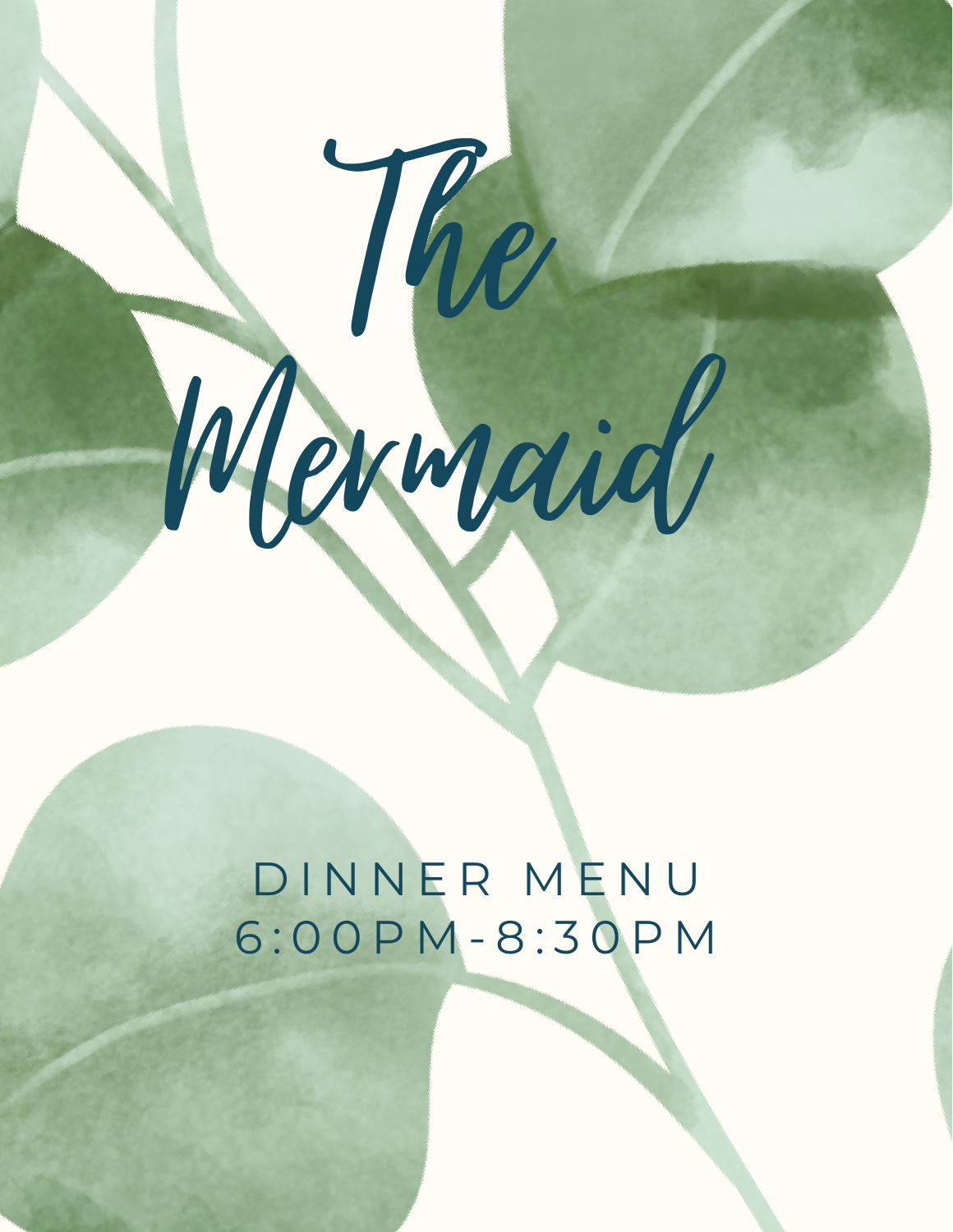The Mermaid D INNER MENU 6 : 0 0 P M - 8 : 3 0 P M

## **A P P E T I Z E R S**

CARIBBEAN BLACK BEAN SOUP \$12 Seasoned rice - diced onion

CONCH FRITTERS \$18 Radish sprouts, cilantro garlic Aioli

## JERK CHICKEN WINGS \$22

Prepared with Island jerk seasoned sauce, served with French fries and your choice of bleu cheese or ranch dressing

## CEVICHE \$22

A chilled salad of marinated mahi, shrimp, lobster and calamari with cilantro, onion, pineapple and lime juice served with homemade plantain chips

## **S A L A D S**

## CHARRED CAESAR SALAD \$19

Flame-kissed split whole romaine heart drizzled with house-made Caesar dressing covered with shaved parmesan, crispy croutons and anchovies

## BUCCANEER SALAD (V) \$21

Local hydro mixed salad greens- dried cranberries- candied pecans goat cheese- tomato- cucumbers- signature mango vinaigrette

## HUMMUS & TEBBULEH \$19

Roasted garlic hummus topped with a topped with a heavy scoop of bulgur wheat tabbouleh drizzled with extra virgin olive oil served with grilled pita chips

Gluten free options are available on menu items marked GF and Vegan options are marked V. Please advise your server if you prefer this option. Please inform your server if you have a food allergy. Venligst kontakt en tjener hvis du er allergiker. Consuming raw or under cooked meats, poultry, seafood, shellfish or eggs may increase your risk of foodborne illness.

We invite you to join us in creating a harmonious environment for all our guests by refraining from having cell phone conversations in the dining room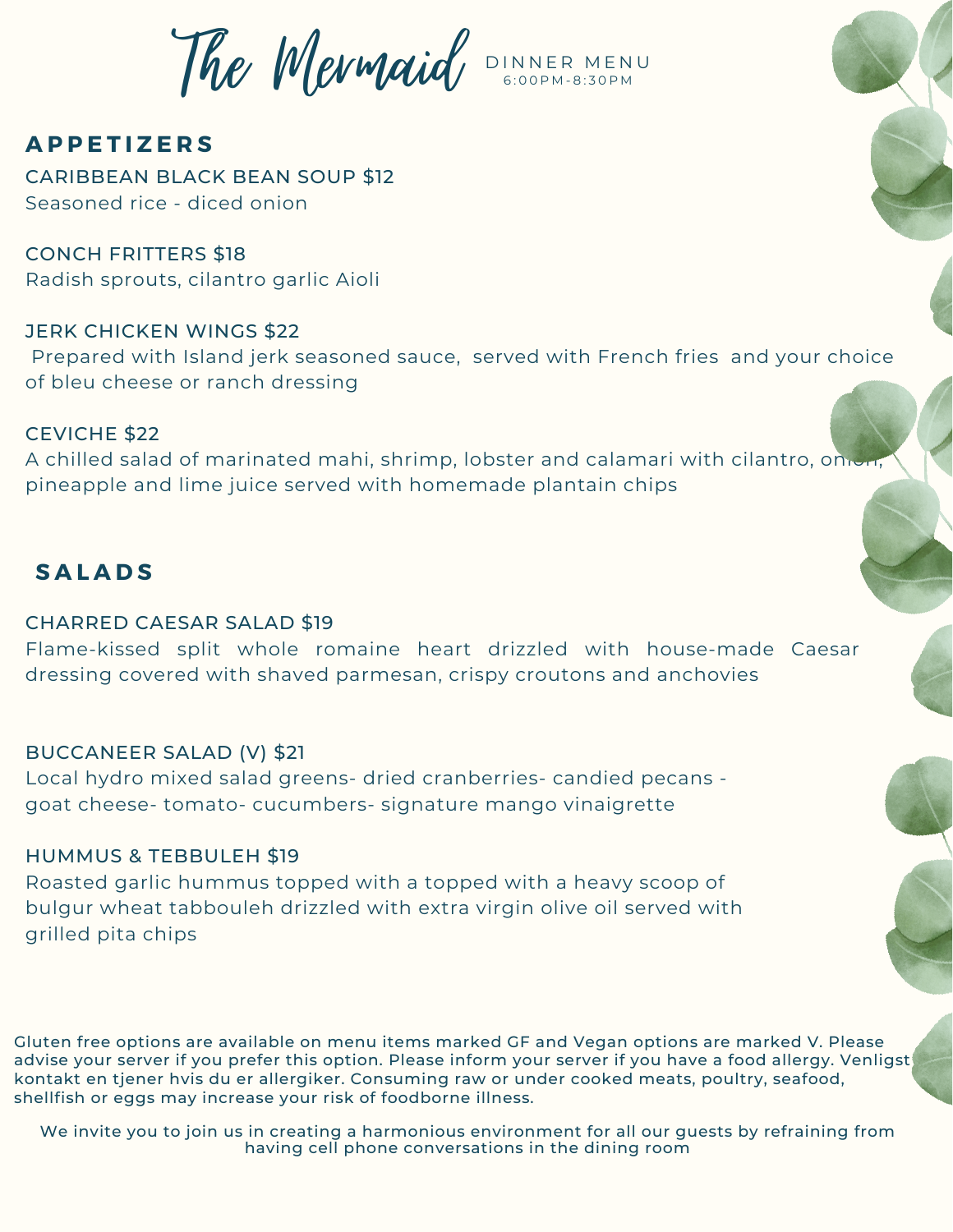## **H A N D H E L D S**

BUILD YOUR OWN "PRIME" BURGER \$21 House-made half-pound patty - char-grilled served on a brioche bun - choice of: cheddar - Swiss - American / Add for \$3 each: Applewood smoked bacon - mushrooms - onions - jalapenos fried egg

IMPOSSIBLE BEYOND BURGER (V) \$21 Char-Grilled Vegetarian Patty - A1 Aioli - brioche bun Choice of: Cheddar - Swiss - American

ISLAND CHICKEN SANDWICH \$21 Mango marinated chicken breast, grilled pineapple and citrus aioli on a brioche bun with lettuce, tomato, onion

MAHI TACOS (3) \$21 Jerk spiced mahi in flour tortillas with shaved red cabbage, citrus aioli, tropical salsa and scallion pepper salad

FRIED GROUPER SANDWICH \$26 Crispy fried grouper filet with mango tartar sauce on a brioche bun with lettuce, tomato, onion

## **E N T R É E S**

GRILLED SALMON \$32 Adobo spiced wild-caught grilled salmon served with seasoned rice and grilled asparagus drizzled with key lime syrup and topped with green onion slaw

## SEAFOOD LINGUINI \$32

Shrimp, crab and clams served over a bed on linguine tossed with our house marinara, topped with parmesan Reggiano and fresh basil

#### JERK ROASTED CHICKEN \$28

Seasoned ½ chicken roasted and served with seasoned rice, fried plantains and topped with house creole sauce

Gluten free options are available on menu items marked GF and Vegan options are marked V. Please advise your server if you prefer this option. Please inform your server if you have a food allergy. Venligst kontakt en tjener hvis du er allergiker. Consuming raw or under cooked meats, poultry, seafood, shellfish or eggs may increase your risk of foodborne illness.

We invite you to join us in creating a harmonious environment for all our guests by refraining from having cell phone conversations in the dining room